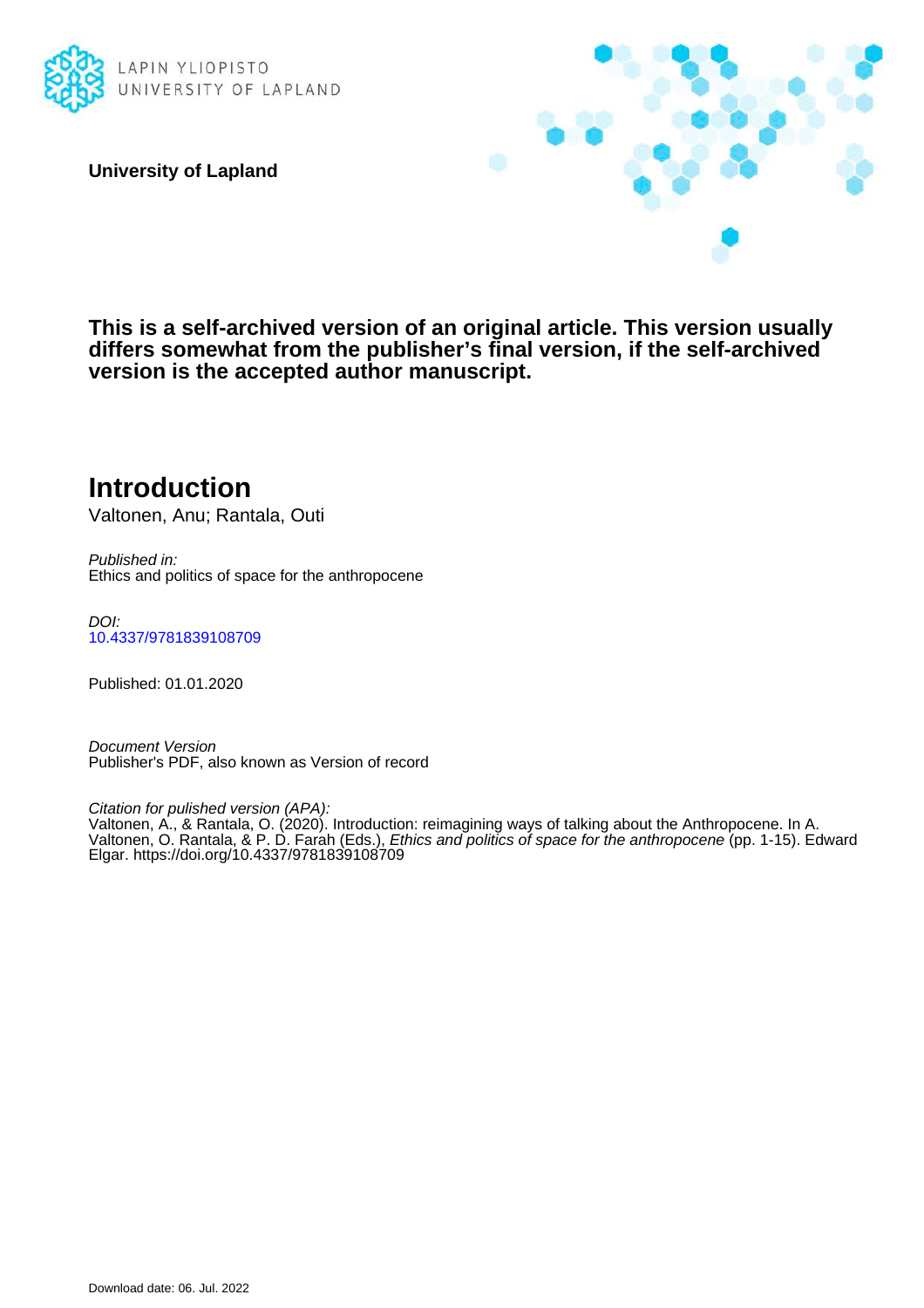# 1. Introduction: reimagining ways of talking about the Anthropocene **Anu Valtonen and Outi Rantala**

## THE ANTHROPOCENE?

In the current epoch, known as the Anthropocene, humans interfere with the geological and biological processes of the world to a greater extent and at a faster rate than ever before. The term was coined by Nobel laureate Paul Crutzen (2002), and it is commonly used to refer to a range of human-induced phenomena, such as climate change, mass extinction of species and the pollution of the oceans and the air, which all have profound consequences for the wellbeing of every inhabitant of the earth (Crutzen & Stoermer, 2000; Hamilton, 2016; Wright et al., 2018).

While it is a contested term (Malm & Hornborg, 2014), the 'Anthropocene' has aroused an upsurge of interest in the natural and social sciences, as well as in fields across the arts and humanities. As a result, journals dedicated to the topic, such as *Anthropocene* and *The Anthropocene Review*, have been launched, several collaborative projects and seminars have been organised, a wealth of books, articles and special issues have been published (e.g. Angus, 2016; Grusin, 2017; Tsing et al., 2017) and courses on the Anthropocene have been included in the curricula of higher education around the world. Furthermore, a range of diverse cultural projects engaging with the idea of the Anthropocene has been organised all over the globe, such as art exhibitions, performances, theatre plays and podcasts. We have also witnessed the emergence of grassroots activism aiming to change ineffectual political and economic efforts to transform current modes of living. The world-scale movement initiated by 16-year-old Greta Thunberg provides a case in point.

These burgeoning activities act as evidence that the Anthropocene is more than merely a term for an epoch (Toivanen et al., 2017); it has proved to be a malleable concept used in creative ways in different contexts. Perhaps most importantly, it has raised much-needed awareness about the magnitude of the environmental problems concerning the earth, inspired people to act and provided an umbrella term that enables people representing different backgrounds

*1*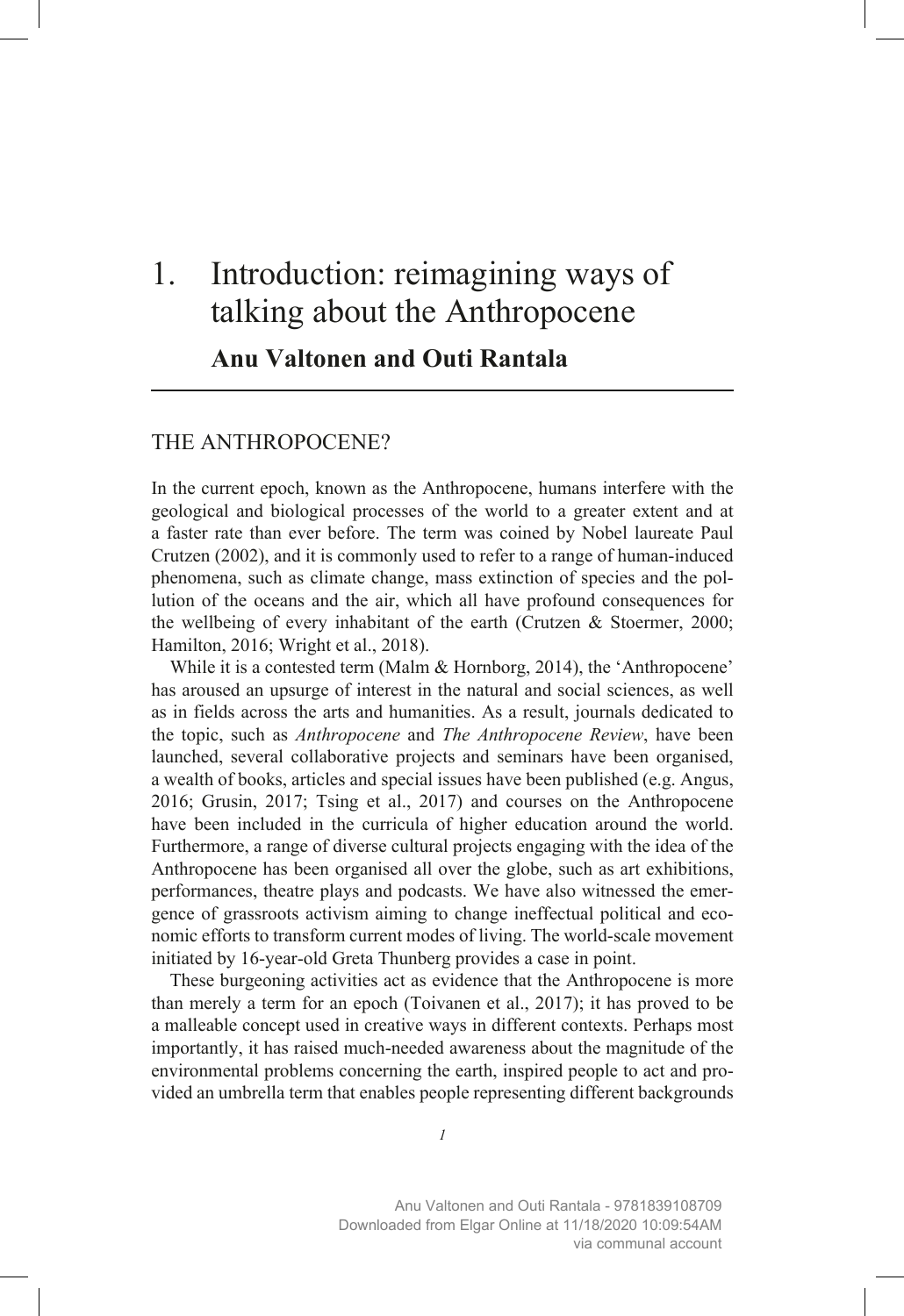and fields to collaborate in solving urgent earthly problems. The debate has also deepened common knowledge of the complexity of the ongoing transformation. It has highlighted that all planetary subsystems are deeply interconnected, rendering visible the fact that the whole earth, from its crust to the outermost reaches of its atmosphere, has been profoundly disrupted by human activities (Wright et al., 2018, p. 457). In academia, the Anthropocene has facilitated cooperation between disciplines, in particular between the natural and social sciences. It has pushed scholars representing different disciplines to search for a common ground that would enable them to work together instead of falling into the 'science wars'. The development of geosocial perspectives integrated with geological and social-scientific insights provides a good example (Clark  $\&$  Yusoff, 2017). The planetary situation clearly demands this kind of collaborative effort.

## THE ANTHROPOCENE AS A CRISIS OF THINKING

As the above discussion suggests, alongside the ecological crisis, the Anthropocene articulates a crisis of thinking (Zylinska, 2014, p. 19). It poses a range of intellectual challenges to scholars, inviting them to develop a greater degree of critical reflexivity (Wright et al., 2018). This relates, in particular, to the assumptions inscribed in the commonly used conceptual categories through which human–nature relations are considered. The debate has rendered strikingly evident the fact that 'natural' and 'cultural' entangle in so many ways that their separation must – at last – be questioned, and novel formulations introduced.

Nature and culture are so inextricably intertwined in our bodies, our landscapes, our technologies and our ways of doing research that the artificial and harmful (yet persistent) division merits bridging. The debate has also called into question the human-centric foci of much of social-scientific research – as well as the question of the 'human' in the Anthropocene. While humans are considered geological forces, and the very term focalises human impact on the earth, not 'all humans', but a small a powerful subset living in the global north, are primarily responsible for the crisis. The activities of this group are fuelled by global corporate capitalism, which is reliant upon continued growth, ever-expanding consumption and the use of fossil fuel based energy (Angus, 2016; Malm, 2016; Moore, 2016; Salminen & Vaden, 2015). Furthermore, the Anthropocene demands new reflection on the very category of human, which commonly rests on a distinction between biology and culture (Frost, 2016; Haraway, 2016). By challenging the fantasy of human as separate from inhuman, Frost (2016), for instance, proposes a conceptualisation of humans as biocultural creatures, and in so doing opens up one possible avenue for challenging the human exceptionalism enshrined in disciplinary categories.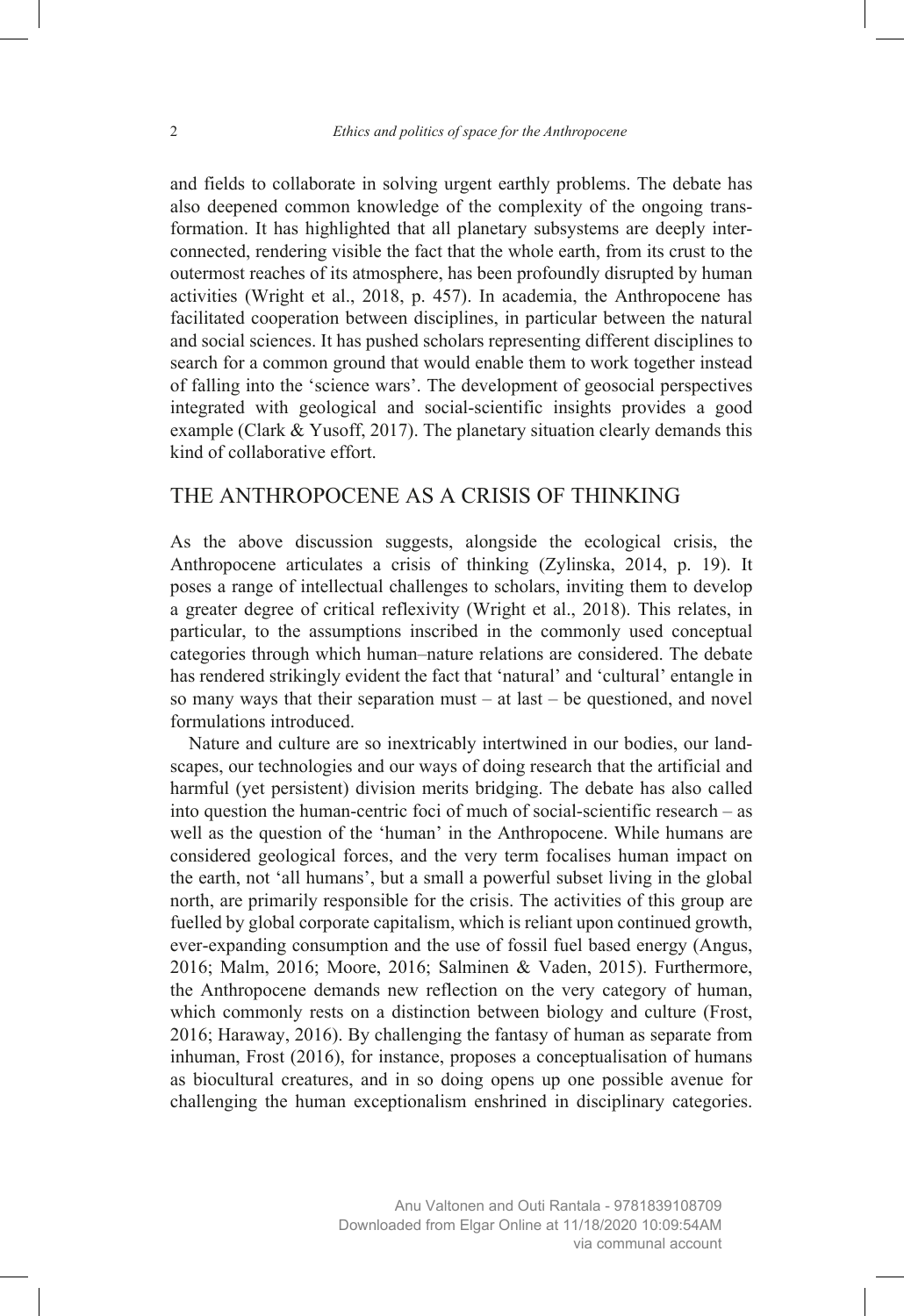She elucidates the imbrication of the biological and cultural within the corporeal self, building thereby a bridge between humanities and the sciences. In the same vein, Wright and his colleagues (2018) remark that 'purely inhuman nature – the imagined object of most science – was never a valid construct because the human was always an inextricable element in the view of nature' (p. 457).

This debate has hence encouraged social-scientific scholars to think beyond the dichotomy of nature and culture and to recognise that there is a plethora of other species and creatures living on the same planet besides the one named humans. Many scholars have recently argued for the need to accord more-than-humans expanded agential status in social-scientific inquires instead of treating them as 'resources' or as having the role of merely 'serving human needs'. As a result, we have witnessed an increasing number of social-scientific studies that include more-than-humans in their inquiries and make much-needed efforts to find conceptualisations apt for thinking about how different earthly creatures could, and should, coexist and co-live as kin (e.g. Haraway, 2016; Kalonaityte, 2018; Lorimer, 2015; Puig de la Bellacasa, 2015; Tsing et al., 2017). Furthermore, the development of novel pedagogies (Jickling et al., 2018) and methods that enable the exploration of life and coexistence in a more-than-human world is underway (e.g. Salmela & Valtonen, 2019; Springgay & Truman, 2018; Ulmer, 2017). All in all, then, the Anthropocene has stimulated a necessary reflection on the ontological, epistemological and methodological assumptions that underpin social-scientific knowledge production.

In continuing this timely debate, this book focuses on discussing the Anthropocene through the concepts of ethics and politics by emphasising the question of space. Many issues of the Anthropocene revolve around the question of how space between the human sphere and the rest of the world is, or is not, shared – an ethical and political question in itself. Furthermore, the Anthropocene profoundly challenges the temporal and spatial horizons of ethical actions, rousing novel ethical concerns. Indeed, the ontologies of space radically affect the episteme through which human–earth relations are understood, challenging the conventional norms for coexistence between various inhabitants of the earth. The Anthropocene also invites us to reassess the often Eurocentric, rationalistic and human-centred assumptions baked into ethical theories and to explore conceptual and practical links between ethics and politics. This book therefore seeks to consider the scope of such ethical and political analyses in a broad sense to better capture the complex and novel nature of these ongoing transformations. It thereby expands the important openings made by previous scholars (e.g. Biermann, 2014; Schmidt et al., 2016). The guiding question of the book, therefore, reads as: how should the ethics and politics of space be thought about in the current epoch? In answering this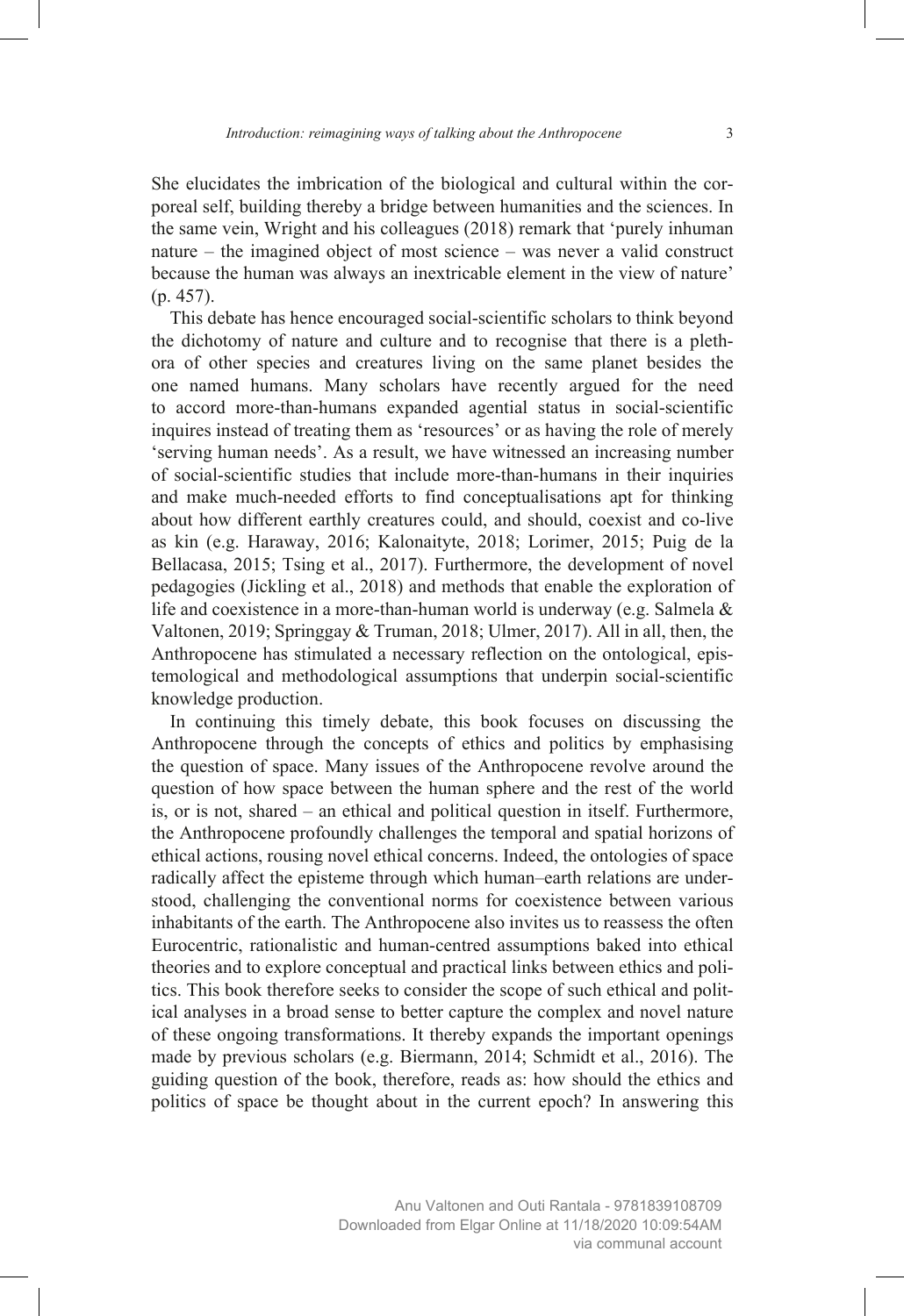question the book asks, and tries to address, more detailed questions such as what does this mean conceptually, politically and empirically? For instance, how should we think about ethics when applied not only to humans but also to more-than-humans (Beacham, 2018; Kinnunen & Valtonen, 2017; Puig de la Bellacasa, 2015; Zylinska, 2014)? How, then, ought ethical relations between various inhabitants of the earth be reimagined? For instance, what does it mean for energy politics if we acknowledge that the social and biological intertwine?

To address these pressing questions, this book draws inspiration from several up-to-date theoretical sources. For instance, the recent new materialist and post-colonialist literatures, which challenge the Western, rational view of science and ethics, enable us to better address the social, political and environmental injustices that different regions of the world are facing and to develop more just, localised solutions (Seppälä, 2016). They also provide apt conceptual tools for capturing the complex ways that the social and cultural, humans and more-than-humans, are intertwined (Rantala et al., 2019). The book also places much emphasis on the lived and embodied experiences of people to grasp how the Anthropocene is felt and lived in different spaces and places around the globe. The narrative nature of the Anthropocene concept forms another crucial characteristic that underpins this book. As narratives have performative qualities, causing people to think and act in a particular way, it is vital to carefully reflect on the narratives that scholars, among other groups, tell.

## NARRATIVES OF THE ANTHROPOCENE

While the Anthropocene, as a condition, motivates all the chapters of this book, it is primarily the narrative aspect that connects them. Prior scholars have identified a range of narratives that inform the way the Anthropocene is thought about and acted upon. The Anthropocene opens up an evolutionary narrative in itself, which 'reimagines human origins and endings within a geologic rather than an exclusively biological context' (Yusoff, 2016, p. 3). In so doing, it radically rewrites concepts of life, moving 'from predominantly biopolitical notions of life toward an understanding of life's geophysical origination (geontics)' (Yusoff, 2016, p. 3). The basic narrative also involves a debate about the beginning of the Anthropocene, and casts several symbolic steps, such as the Industrial Revolution and the Great Acceleration that followed the Second World War, as key markers of the transformation. The end, for the narrative's part, is concerned with the future of humanity, or the planet after humans, displaying either a 'good Anthropocene' with 'happy endings' or more dystopian and apocalyptic alternatives (Toivanen et al., 2017).

On the other hand, the 'business-as-usual' narrative downplays or even denies the existence of an earthly crisis. Advocates of such a narrative (i.e.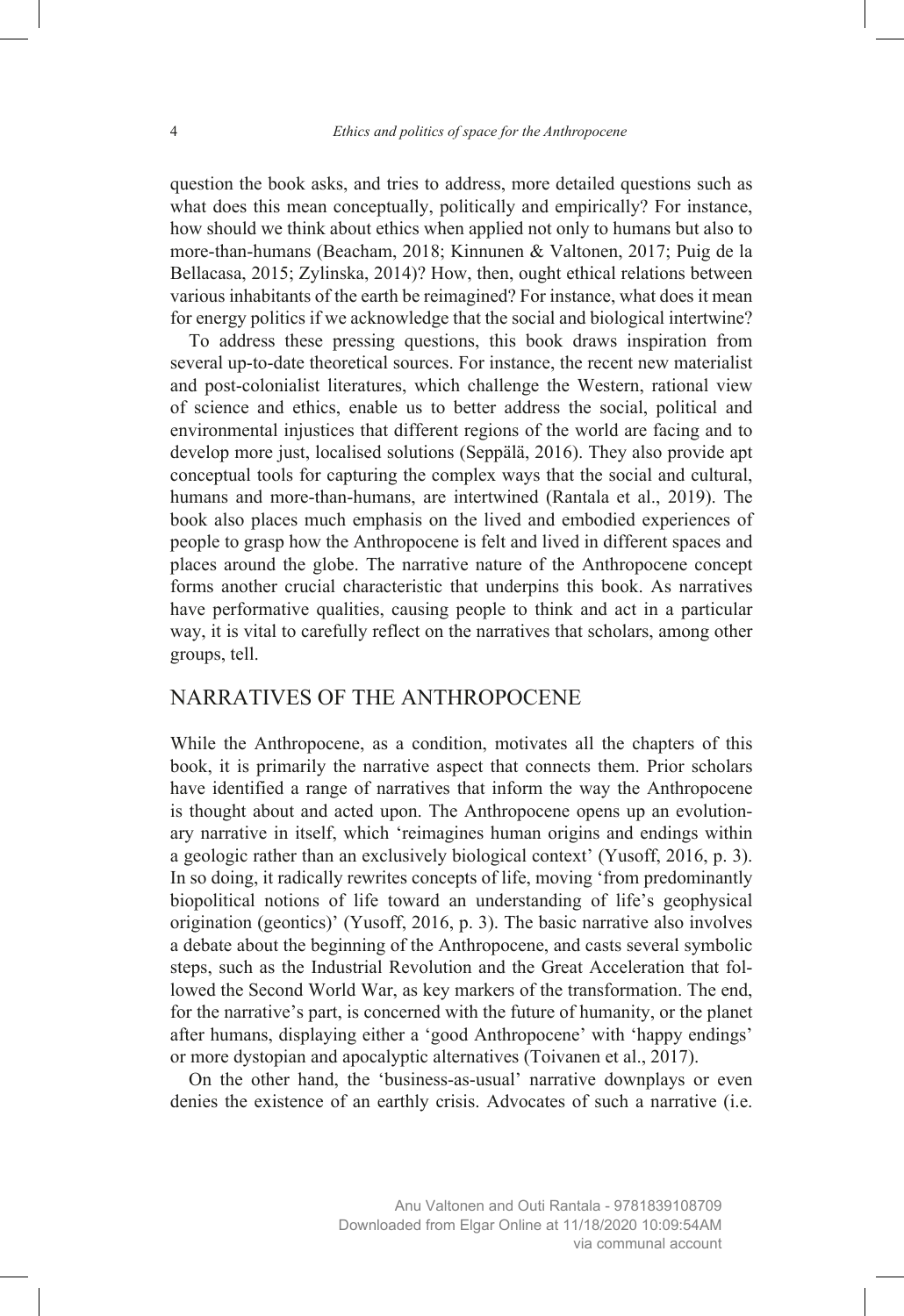global corporations and political elites) continue to rely on the current neoliberal agenda valuing business expansion and growth and viewing the earth as 'simply a source of natural resources and a sink for the disposal of our economies' (Wright et al., 2018, p. 460). The 'techno-rational' narrative, in turn, portrays the crisis as a business opportunity, based on the optimistic belief that new technology, corporate innovations, economic development and markets can enable the minimisation of planetary harm and ultimately remake the world (for a critique, see e.g. Heikkurinen, 2017; Wright et al., 2018). The heroic role accorded to markets and technology is visible, for instance, in the development of new green products, green technology and geoengineering. This narrative thus promotes the view that these problems can be solved by the same means that caused them in the first place.

In contrast to worldviews portrayed in these two narratives, this book advocates – as do many others (Wright et al., 2018; Heikkurinen, 2017) – a more radical reimagination of prevalent economic and social structures, as well as associated systems of belief. It also promotes a plurality of narratives about the Anthropocene, rather than a single grand narrative. Here, plurality refers to the range of voices represented in the narratives: voices from different spheres of the world, from different groups of people in terms of class, gender and ethnicity, from activists and from those who are most vulnerable to the crisis. The 'voice' of the more-than-humans must be included. With plurality, we also refer to the worldviews exhibited in these narratives – and the very style of narrating as such. Reimaging ways of telling narratives about the Anthropocene, such as through the arts, is an important step, as it offers a new and potentially far more extensive way of 'seeing, sensing, thinking, and dreaming that creates the conditions for material interventions in, and political sensibilities of the world' (Yusoff & Gabrys, 2011, p. 516; see Wright et al., 2018, pp. 464–465). As Zylinska notes (2014, p. 11), stories have a performative nature: they can enact, not just describe, things. They have the power to promise some futures and conceal others. The work of telling new stories is not an easy practice; it requires ongoing engagement and a willingness to unpack the social, disciplinary and ideological structures within which we are embedded (Loveless, 2019, p. 20).

## TOWARD SITUATED NARRATIVES IN A MORE-THAN-HUMAN WORLD

The uniqueness of this book lies in the fact that it outlines new and more radical ways of addressing the current crisis. To this end, it envisages a narrative of change that renders visible the range of transformations taking place throughout the globe. This allows us, we posit, to better capture the complex nature of these ongoing transformations, and to alter unjust practices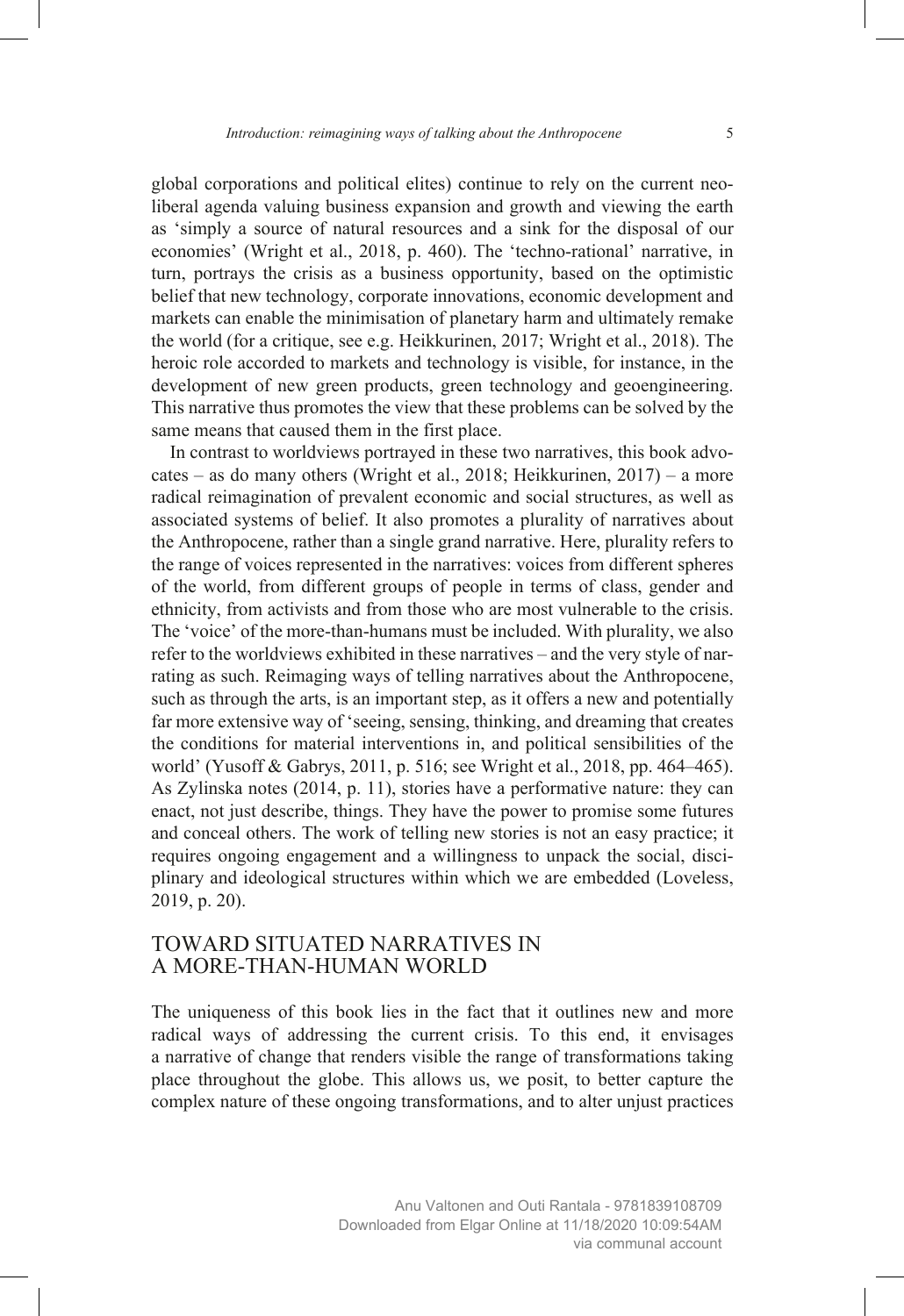and power structures in a more sustainable and context-specific manner. Importantly, this new narrative highlights the localised and situated nature of the Anthropocene, allowing the differences between regions and contexts – and subsequent ethical and political questions – to be taken seriously. In other words, such a view urges us to discuss ethics in specific social, political, environmental and cultural contexts (Cui & Xu, 2019). It also highlights the potentiality residing in non-Western ways of relating to and living on the earth, taking more-than-humans into account.

Ontologically, this book challenges the practice of assigning different forms of life to normatively fixed roles and categories, engaging instead in thinking about the world in terms of continuity, openness and messiness. This ontology functions as the inspiration for conceptual innovation. This book employs and develops a number of concepts that open up intriguing insights into the ethics and politics of space in the Anthropocene. To illustrate, concepts such as more-than-human care, scientific fabulation, prefigurative epistemologies, resistance, activism, technologies, sacredness and human–energy–nature relationships invite the reader to engage in critical reflection about how to tackle the earthy crisis.

Thus, the core pillars that form the base of the narrative outlined in this book are (1) the generation of situated in-depth knowledge, (2) the recognition of non-Western knowledge and (3) the entanglement of humans and more-than-humans. Next, we elaborate on these pillars.

#### **Situated In-Depth Knowledge**

Due to the dominant role of the natural sciences in defining the Anthropocene, and the earth-level scale inscribed into the very concept, many studies have produced macro-level analyses based upon natural-scientific, statistical and quantitative methods and measures. While this kind of knowledge is vitally important, no doubt, and widely used in well-known reports and studies, such as those of the Intergovernmental Panel on Climate Change (IPCC) and the Global Footprint Network, it seems to be ineffective in eliciting change (Bonnedahl & Heikkurinen, 2018). Much of the diverse social and cultural phenomena related to the Anthropocene are, indeed, resistant to modelling (Palsson et al., 2013, p. 6). Furthermore, such a macro-level approach creates a homogenising and universalising account of the earth, neglecting the vast biological, geographical and social particularities, inequalities and complexities of different regions and contexts. Therefore, there is a pressing need for more situated and localised analyses of the Anthropocene, as noted by many (Biermann et al., 2016; Palsson & Swanson, 2016). Moreover, Forrest Clingerman (Chapter 2 in this book) calls for emplaced analyses, arguing that 'participation in political life is possible only when political action recognizes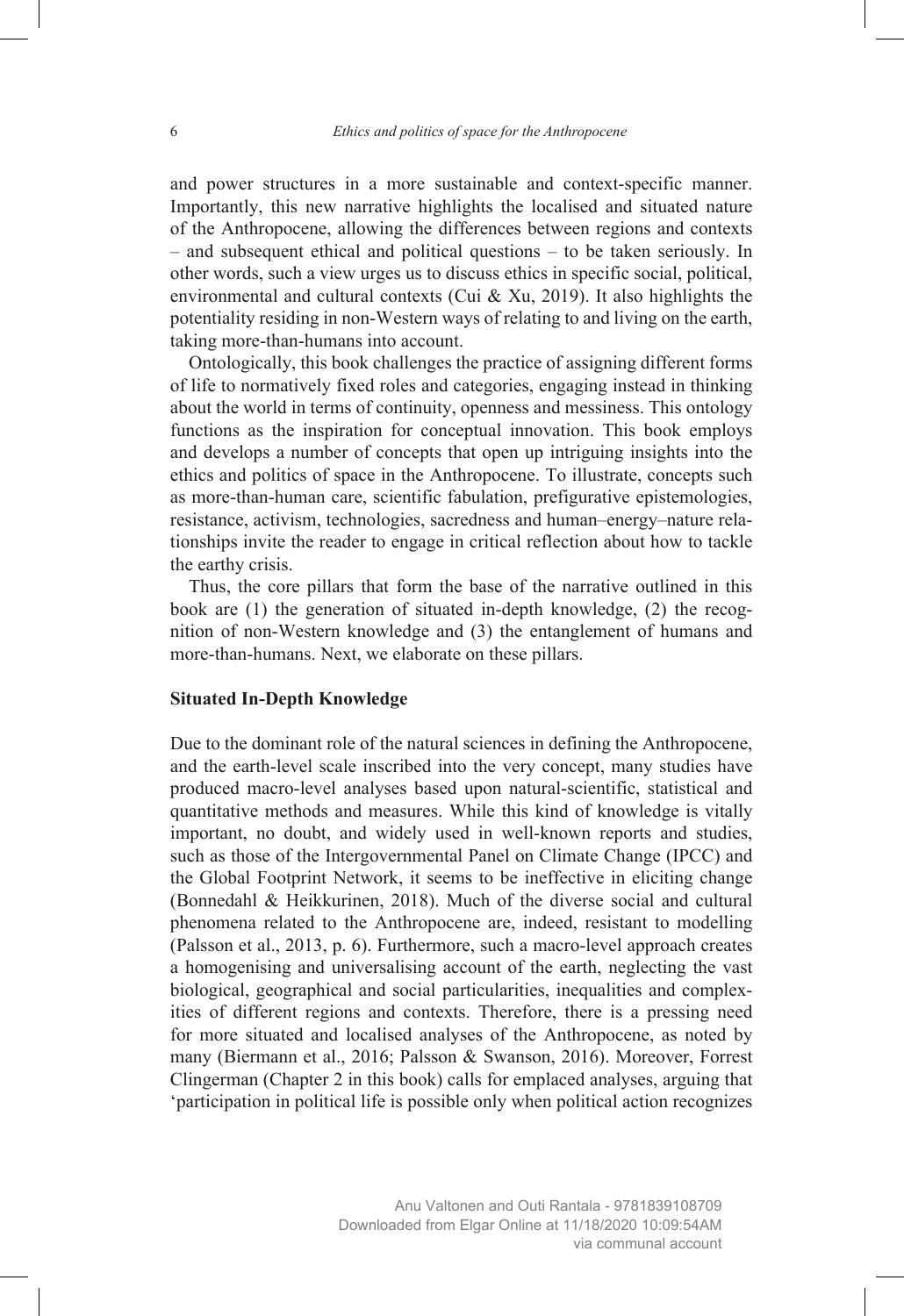and upholds the need to flourish in a location, context, or place'. These situated analyses necessitate the development and employment of methods suitable for enabling the provision of in-depth and down-to-earth knowledge of the social and environmental changes taking place in different regions, as well as for gaining an understanding of how these changes are lived-with and experienced by different groups.

The chapters in this book respond to this challenge by offering situated and empirically well-grounded analyses of various places and spaces around the globe. The offered analyses remain sensitive to the biological, geological and social – as well as ethical and political – particularities and complexities of the places in question. The chapters also exemplify the use of a range of methods that enable researchers to grasp how human–nature relations are articulated in these places at a grassroots level. For instance, Outi Rantala, Anu Valtonen and Taria Salmela (Chapter 3) explore the lively relationalities between human bodies and rocks by employing the walking method (Springgay & Truman, 2018) in the context of a national park situated in Finnish Lapland. Their chapter also articulates a different story than is commonly told about the Arctic, of which Finnish Lapland is a part. Staging rocks, instead of melting ice and polar bears, illustrates how small, situated stories can provide a more nuanced picture of life lived and experienced in the Anthropocene.

The power of small, situated stories is further highlighted by the study of Emily Höckert (Chapter 4). By using the familiar practice of telling fairy tales, she sets out to reimagine the practice of storytelling and story-listening in the Anthropocene. The chapter deliberates on the ways in which scientific fables would allow us to gather around matters of care in more-than-human worlds. The introduced conceptual innovation of scientific fabulation allows multiple voices to be involved in the narrative of the Anthropocene and regards complicating, specifying, slowing down and hesitating as important aspects of narration. Such notions give voices to more-than-humans, an act that is urgently needed, and creates new forms of language and representation that help to speculate on the futures of humanity and the planet.

Afroja Khanam and Tiina Seppälä (Chapter 5) and Paul Routledge (Chapter 6), in turn, bring us to Bangladesh, one of the countries in the world most vulnerable to the impacts of climate change and rising sea levels. Khanam and Seppälä analyse the injustices faced by displaced people and communities in two slums in Dhaka. Throughout their in-depth fieldwork, they use a mixture of qualitative methods (e.g. interviews, observations, group discussions) to give voices to marginalised people and to highlight the forms of resistance and grassroots activism they enacted to take agency. Routledge's study, for its part, is based upon a prolonged ethnographic and collaborative engagement with two rural-based peasant movements in Bangladesh. It presents politically engaged research among the rural poor. By highlighting – and contesting –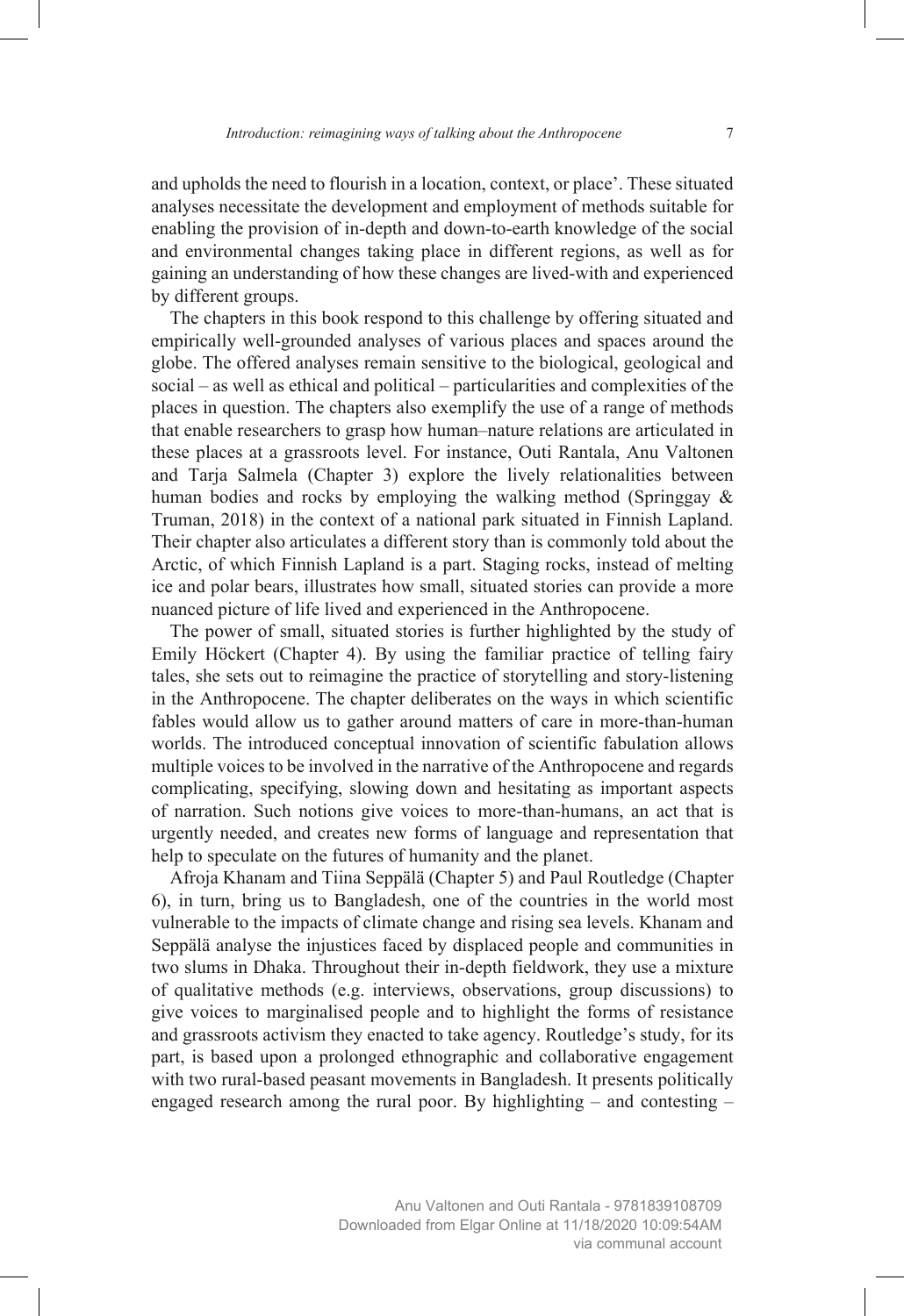unequal social and environmental relations, as well as the historical legacy behind them, his study works toward an ethical politics of climate justice that acts through interventions. Then, in Chapter 7, Arbita Bisht gives a voice to the *Adivasis*, the indigenous people of India, many of whom are dispossessed of their land due to 'development' projects. She presents a document-based analysis of ecological distribution conflicts related to mineral extraction, highlighting social resistance movements that aim at defending the cultural and sacred spaces of *Adivasi* communities against exploitation.

All these chapters contest the capitalist, growth-based and techno-oriented business-as-usual narrative, demonstrating how it brings about uneven solutions both socially and environmentally in different local contexts. In contrast, the chapters highlight how local-level activism, interventions, resistances and social movements can be mobilised to work toward justice, equality, dignity and rights. They also demonstrate how local-level resistance can act as a powerful mediator of transformation. In so doing, they exemplify how the alternative narrative of the Anthropocene that includes political action, protest, civil disobedience and community engagement is put into practice (Wright et al., 2018, p. 463). Altogether, these contributions provide a rich body of contextual understanding from different places and spaces around the world, entangling with social, legislative, ethical and political issues.

Furthermore, in Chapter 10, Paolo Davide Farah and Marek Prityi highlight the role of agile governance in addressing 'wicked problems' related to the Anthropocene, such as climate change. They argue that agile governance systems must include a broad array of stakeholders with both vertical and horizontal governance backgrounds – from local, state, national and international levels to the private, public and non-governmental organisation (NGO) sectors. These forms of governance, based solely on collaboration, aim to ensure that democratic principles are not compromised as a result of the need to address the issues presented by the Anthropocene. Seen from the perspective of 'the knowledge generation', stakeholder collaboration may allow access to the expertise necessary to combat false narratives. In the context of the global north–south divide, collaborative approaches harness the potential to improve both mitigative and adaptive paradigms for addressing climate change. In so doing, the chapter illustrates the way geographical and social particularities, inequalities and complexities of different regions and contexts could be taken into account when earthly challenges are addressed.

#### **Recognising Non-Western Knowledge**

Many scholars have raised concerns that the narrative of the Anthropocene continues to reproduce the Western – and masculine – rationalistic worldview (e.g. Springgay & Truman, 2018). This is strikingly visible in the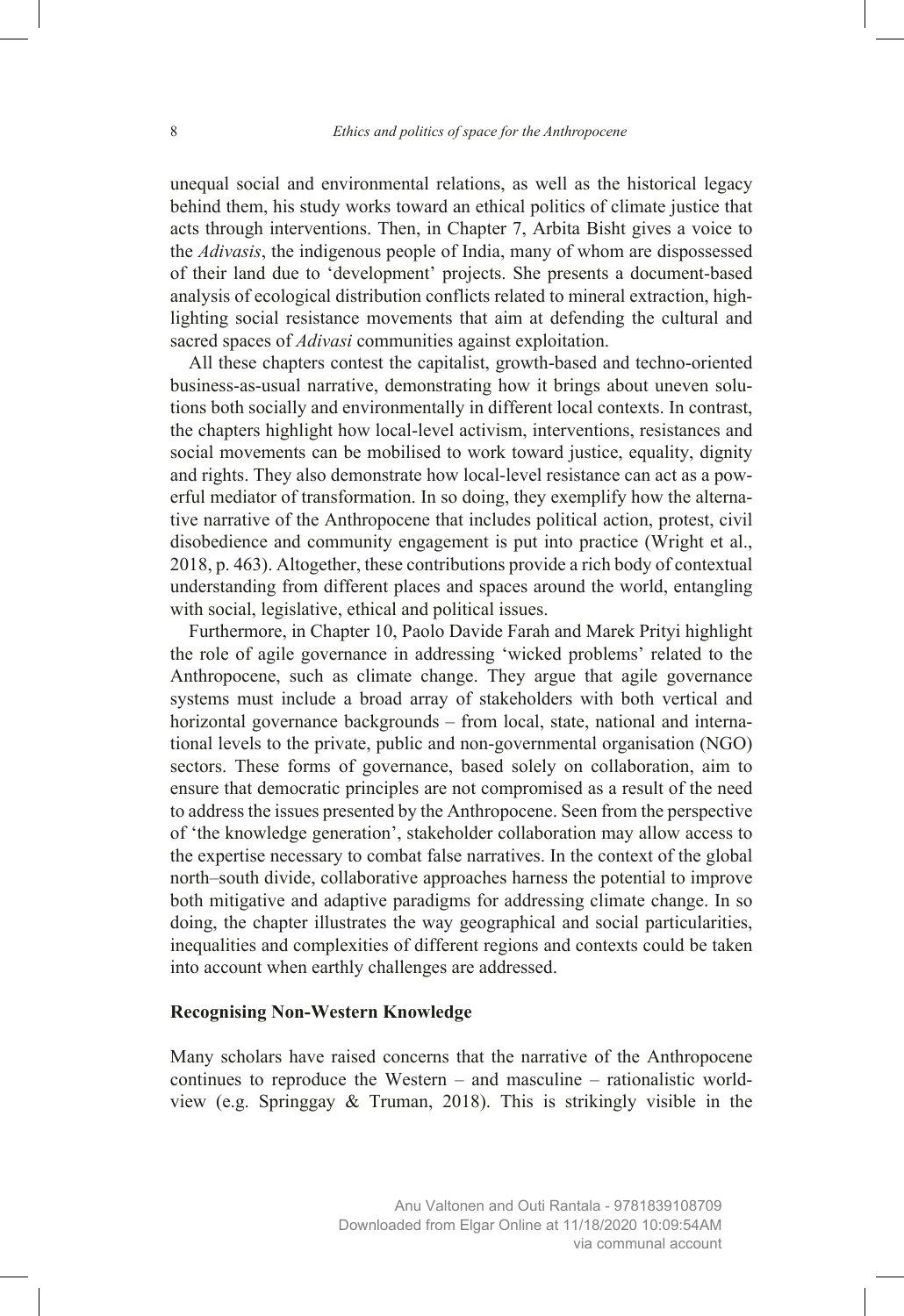techno-rational narrative that assumes environmental problems should, and could, be solved by technology. As Grusin (2017) points out:

Scientists and engineers continue to rely on many of the same masculinist and human-centred solutions that have created the problems in the first place, whether through offsetting carbon emissions, by developing new and cleaner energy sources, or, most dramatically, through heroic agency of geoengineering. (p. ix)

Furthermore, environmental politics scholar Lövbrand (Wright et al., 2018) aptly notes that the concept of the Anthropocene has emerged within a historically situated context dominated by modernist and masculinist forms of science, which contributes to proposed science-led solutions, such as geoengineering.

Relying on a Western, rationalist view of science and knowledge is also problematic, as it downplays different worldviews and understandings of knowledge, including local and indigenous knowledge. As a result, while the people of the global south are dramatically affected by the economic and political activities of those of the global north, their own knowledge and ways of thinking about nature–culture relations is not given adequate value or recognition. To overcome this scientific bias, Zylinska (2014, pp. 14–15) talks about a 'post-masculinist rationality' and 'post-masculinist politics'. The aim is not, then, to exert control over everything through the force of instrumental rationality, but rather to face the uncertainty, the unpredictable and speculative nature of things (see also Puig de la Bellacasa, 2012). This book aligns with this suggestion; it responds to Western rationalism by giving a voice to non-Western people and their own worldviews and systems of belief and by employing theoretical sources that depart from the masculinist, rational modes of science.

As exemplified in the above-mentioned studies conducted in Bangladesh and India, voices are given to the marginalised people of the global south. The study of Bisht on the *Adivasi* indigenous community (Chapter 7) brings to the fore a worldview that contrasts with the prevalent Western one. For the *Adivasis*, nature has value in itself: their cultural identity, livelihood, ways of living and social structures are deeply embedded within local ecosystems. No wonder, then, that they face conflicts with the economically and politically powerful groups for whom nature – forests and minerals – represents merely monetary value. Khanam and Seppälä (Chapter 5), for their part, base their study on slum communities in Dhaka on the epistemological conviction that researchers must listen to the voices of the excluded and marginalised. Importantly, instead of theorising about them from a distance, they try rather to build theory with them, in dialogue. This epistemological approach, informed by the post-colonial theorist Motta (2011) in particular, seeks to transcend the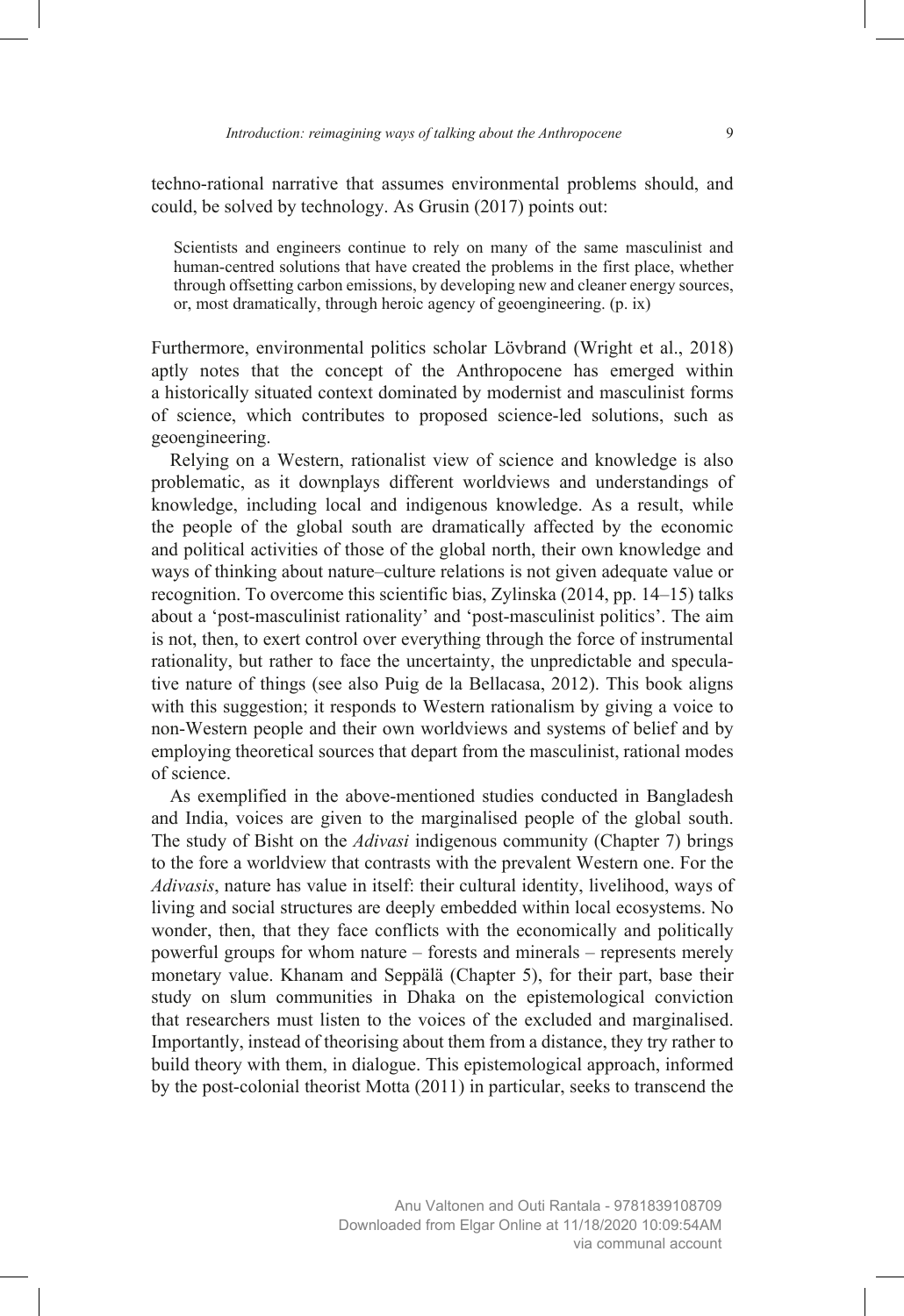binary between theoretical and practical knowledge, challenging, in particular, the presumption that the researcher has 'the epistemic privilege' in producing theoretical knowledge. Rather, in prefigurative epistemologies, as their approach is called, theory is produced collectively via reflection and is based upon the lived experiences and struggles of excluded and marginalised communities. Speaking and theorising from the epistemological margins provides one way of leveraging more equal and sustainable insights for policymaking.

Post-colonial theories, together with lived experiences, are also employed by Höckert (Chapter 4), who uses them to challenge the idea of knowledge as completed and distanced, as well as to unpack the often problematic nature– culture or human–animal relations portrayed in fairy tales, which perpetuate the Western economic worldviews underpinning these stories. The dominant legacy of science is further challenged by Rantala, Valtonen and Salmela (Chapter 3), who draw from feminist new materialist literature to problematise and refigure human–nature relations.

#### **The Entanglement of Humans and More-Than-Humans**

The Anthropocene has accentuated the need to recognise and retheorise the more-than-human inhabitants of the earth, such as animals, plants, trees, minerals or bacteria (Haraway, 2016; Lorimer, 2015). While there has been a tendency in the Western scientific legacy to think of humans and more-than-humans as separate entities, and to accord active agency only to the former, recent theorisations have challenged this assumption. Barad (2003), among others (Alaimo & Hekman 2008; Bennett, 2010), has forcefully argued for the need to grant agency to more-than-humans and to think of the relation between them and humans in terms of entanglement. This need is quite understandable if we consider the issue of plastics (Hawkins, 2017a, b) and, in particular, the ubiquity of micro-plastics: they can now be found in oceans, freshwater lakes, air, fish, birds, mosquitoes – and human bodies are no exception. Our bodily systems are inextricably intertwined with the micro-plastics that have entered them. Post-masculinist rationality might help in tackling this kind of situation. It calls for a different understanding of rationality, one that is 'always already embodied and immersed, responding to the call of matter and to its various materialisations – materialisations such as humans, animals, plants, inanimate objects, as well as the relations between them' (Zylinska, 2014, pp. 14–15).

The chapters in this book provide several examples of how humans and more-than-humans coexist and entangle. Chapter 2, by Clingerman, while deliberating on the imaginative and conceptual effects of the Anthropocene in the political sphere, argues that 'we must discover ways to "re-place" the Anthropocene within the task of imagination and our future, and to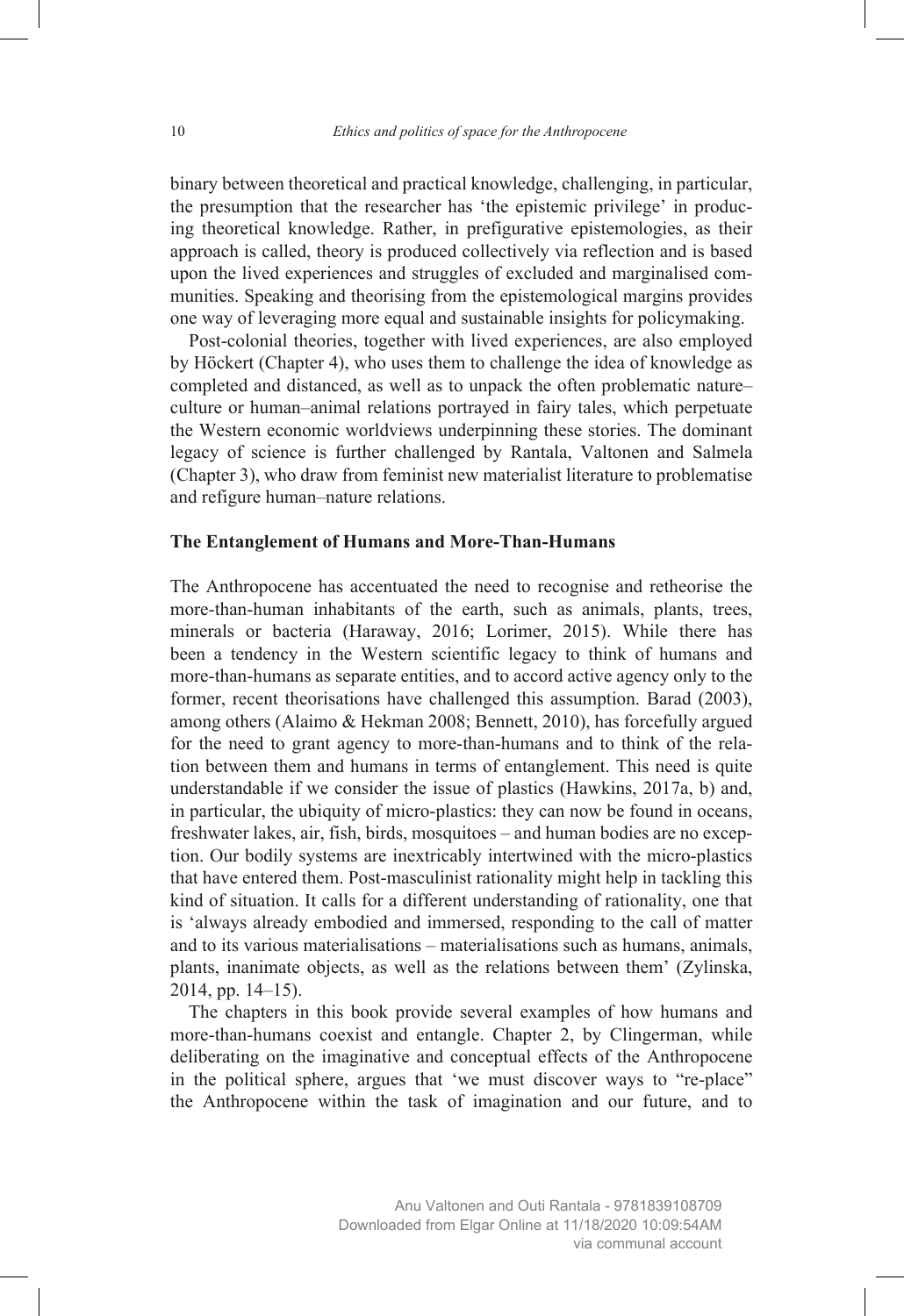do so in a way that engages the complexity and uniqueness of human and more-than-human communities'. This complexity and uniqueness are empirically demonstrated by Rantala, Valtonen and Salmela (Chapter 3), who explore the ways in which humans and rocks relate and intertwine in the context of a national park. They accord agency to rocks and demonstrate how they are intertwined with embodied and affective human knowers, both shaped by and shaping them. This way of thinking allows them to offer a complex picture of how more-than-human care is articulated in that particular context.

Giovanni Frigo (Chapter 8) sets out to explore the transition of energy from fossil fuels to renewable and sustainable energy sources. His conceptual study starts from the premise that such a transition implies the transformation of complex energy systems and is intertwined with a range of economic, gendered, socio-political, religious and eco-systemic dimensions. To grasp this complexity, he coins the term 'human–energy–nature relationship' to highlight how various biological and cultural relations are embedded in it. Such a notion, he suggests, facilitates a reorientation toward eco-centric understanding. Thus, Frigo claims that we need to recognise the intrinsic value of the more-than-human inhabitants of the earth, listing the possible effects of this recognition on environmental law.

Chapter 9, by Jana Lozanoska, employs Hannah Arendt's political theory to analyse the intersection between temporality, technology and justice in the Anthropocene. Starting from the premise that growing technological developments have shifted conceptions of humanity, the chapter focuses on Arendt's concept of 'non-time space' to explore the idea of justice, suggesting that it is in this small crack of time and space that a temporality of judgement occurs. The chapter elaborates that technology relates to public space, politics and justice itself. It does not lean on the techno-utopic narrative that casts technology as a means to tackle environmental problems, but rather it suggests that unpredictable new beginnings play a crucial part in the human condition of plurality, which is characterised by apolitical freedom and political equality, a concept Arendt attempts to teach us.

## STRUCTURE OF THE BOOK

Taken together, the contributions to this book provide a diverse, timely and perhaps provocative set of perspectives on the Anthropocene. The contributors come from a number of different disciplinary backgrounds, including law, organisational studies, tourism studies, philosophy, cultural geography, political sciences and international relations.

The chapters are grouped into three thematic parts. The first part of the book – Reimaginations – opens up the conceptual landscape of the debates surrounding the Anthropocene and reveals pathways to reimaginations. First,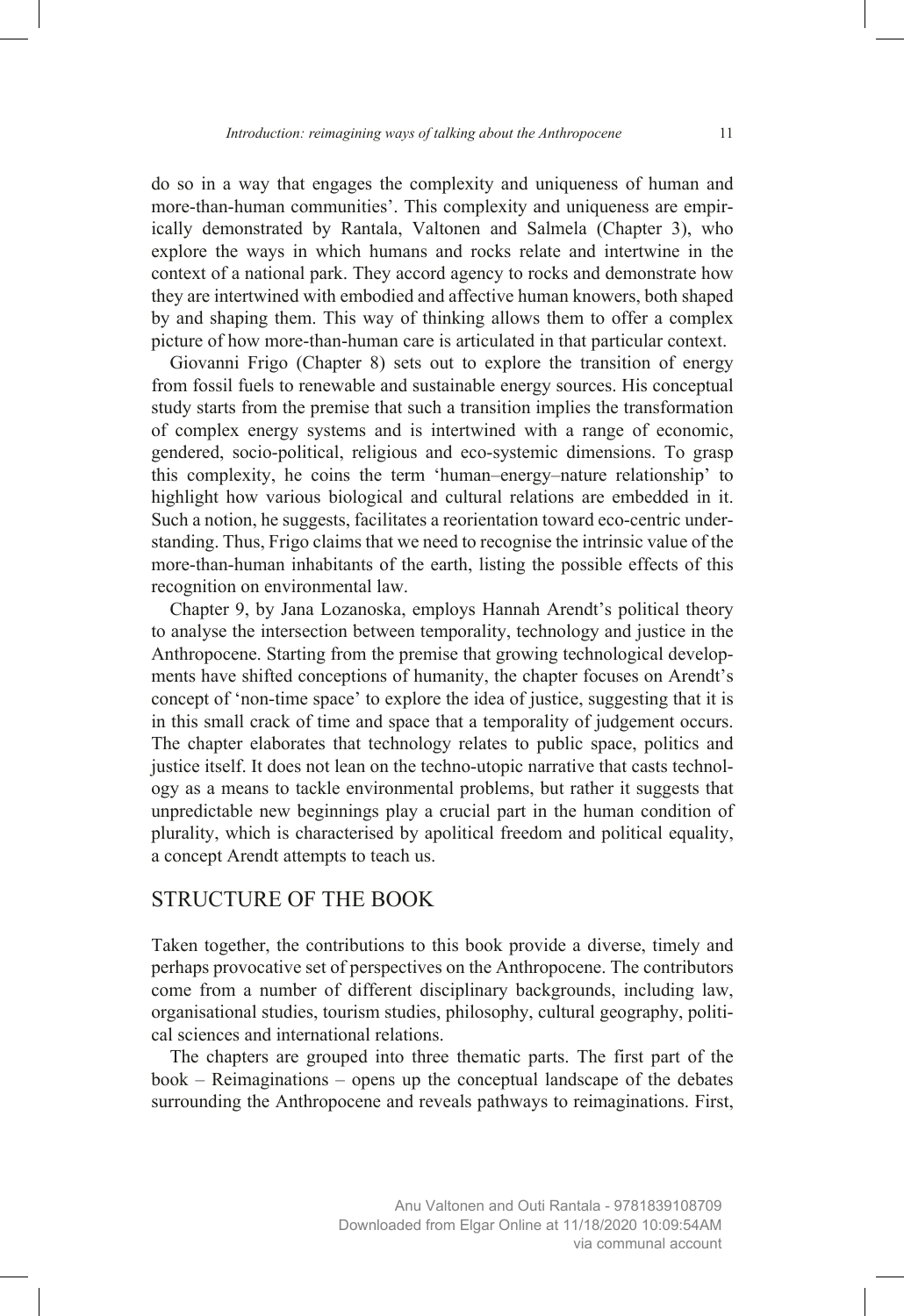in Chapter 2, Clingerman provides an up-to-date critique of the concept of the Anthropocene, discussing its legacies and challenges, as well as its potentialities for and reimaginations of thinking about place and space in the Anthropocene. Second, Rantala, Valtonen and Salmela discuss in Chapter 3 how the concept of care must be reimagined when it is applied to the local context of 'walking-with' rocks in an Arctic region. They thereby provide a contextual, micro-level analysis of more-than-human care, with the help of a novel method. Third, in Chapter 4, Höckert sets out to reimagine the practice of storytelling and story-listening, deliberating on the ways in which scientific fables allow us to gather around matters of care in more-than-human worlds. The introduced conceptual innovation of scientific fabulation allows multiple voices to be involved in the narrative of the Anthropocene, regarding complicating, specifying, slowing down and hesitating as important aspects of narration.

The second part of this book – Stories from Marginalised Communities – presents studies conducted within marginalised communities in the global south, namely Bangladesh and India. It grants voices to often-silenced and marginalised groups, such as poor peasants, displaced people, slum communities and indigenous people. By providing down-to-earth analyses of everyday struggles, conflicts, social movements, interventions and grassroots activism enacted in these vulnerable contexts, the chapters by Khanem and Seppälä (Chapter 5), Routledge (Chapter 6) and Bisht (Chapter 7) render visible the experiences of people affected by the practices of the economic and political elite (such as mining, 'development' or biotechnologies), demonstrating how marginalised people take agency to respond to the exploitation they face. These studies also render visible worldviews that portray nature–culture relations beyond monetary terms, thereby opening up a different system of belief that merits respect. In so doing, this part develops a view of epistemology that values non-Western local knowledge and know-how, questioning the epistemic privilege of scientific knowledge.

The third part of this book – Law and Technology – takes up the issues of technology, law and justice, pondering their significant yet changing role in the debates surrounding the Anthropocene. The contributions of this part lean on different theoretical perspectives to reimagine prevalent ways of thinking about key concepts and practices. For instance, in Chapter 8, Frigo employs a philosophical perspective to reimagine the energy transition from fossil fuels to renewable energy sources. Through the term human–energy–nature relationship, he captures the complexity of various biological and cultural relations embedded in the use of energy. As such, he facilitates a reorientation of the human–energy–nature relationship toward eco-centric understanding. In Chapter 9, Lozanoska mobilises Hannah Arendt's work to analyse the intersection between temporality, technology and justice in the Anthropocene.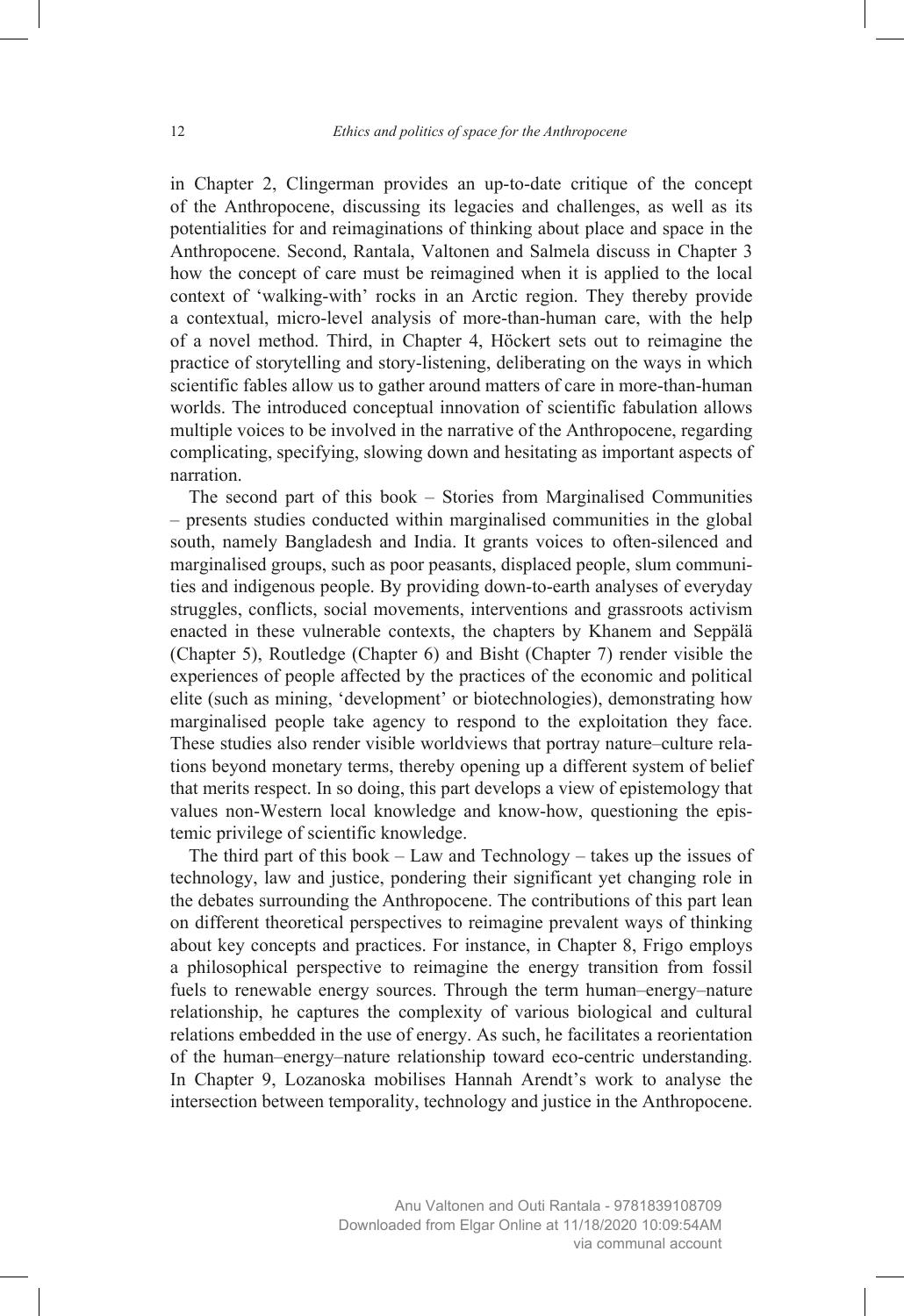Assuming first that growing technological developments have transformed conceptions of humanity, the chapter takes up Arendt's concept of non-time space to explore the idea of justice: it is in this small crack of time and space that a temporality of judgement occurs. Farah and Prityi (Chapter 10) introduce the age of the Anthropocene through reference to both the warnings of expert reports and the urgency of several challenges associated with the epoch. They describe the challenges and implications that such climatic chaos presents for governance and how such unprecedented challenges must be tackled by agile governance systems that include a broad array of stakeholders from both vertical and horizontal governance backgrounds, ranging from local, state, national and international levels to the private, public and NGO sectors. Chapter 11 by Farah wraps up the contents of the volume by discussing the ways in which the approach proposed in the book contributes to the debate on the Anthropocene.

## **REFERENCES**

Alaimo, S., & Hekman, S. (2008). *Material feminism*. Indiana University Press.

- Angus, I. (2016). *Facing the Anthropocene: Fossil capitalism and the crisis of the earth system*. Monthly Review.
- Barad, K. (2003). Posthumanist performativity: Toward an understanding of how matter comes to matter. *Signs: Journal of Women in Culture and Society*, *28*(3), 801–831. https://doi.org/10.1086/345321.
- Beacham, J. (2018). Organising food differently: Towards a more-than-human ethics of care for the Anthropocene. *Organization*, *25*(4), 533–549. https://doi.org/10.1177/ 1350508418777893.
- Bennett, J. (2010). *Vibrant matter*. Duke University Press.
- Biermann, F. (2014). *Earth system governance: World politics in the Anthropocene*. MIT Press.
- Biermann, F., Bai, X., Bondre, N., Broadgate, W., Chen-Tung, A., Dube, O. P., Willem Erisman, J., Sandravan der Hel, M. G., Seitzinger, M. C., & Seto, K. C. (2016). Down to earth: Contextualizing the Anthropocene. *Global Environmental Change*, *39*(July), 341–350. https://doi.org/10.1016/j.gloenvcha.2015.11.004.
- Bonnedahl, K. J., & Heikkurinen, P. (Eds). (2018). *Strongly sustainable societies: Organizing human activities on a hot and full earth*. Routledge.
- Clark, N., & Yusoff, K. (2017). Geosocial formations and the Anthropocene. *Theory, Culture and Society*, *34*(2–3), 3–23. https://doi.org/10.1177%2F0263276416688946.
- Crutzen, P. J. (2002). Geology of mankind: The Anthropocene. *Nature*, *415*(6867), 23. https://doi.org/10.1038/415023a.
- Crutzen, P. J., & Stoermer, E. F. (2000). Have we entered the 'Anthropocene'? *IGBP Global Change Newsletter*, *41*, 17.
- Cui, Q., & Xu, H. (2019). Situating animal ethics in Thai elephant tourism. *Asia Pacific Viewpoint*, *60*(3), 267–279. https://doi.org/10.1111/apv.12221.
- Frost, S. (2016). *Biocultural creatures: Towards a new theory of the human*. Duke University Press.
- Grusin, R. (2017). *Anthropocene feminism*. University of Minnesota Press.
- Hamilton, C. (2016). The Anthropocene as rupture. *The Anthropocene Review*, *3*(2), 93–106. https://doi.org/10.1177%2F2053019616634741.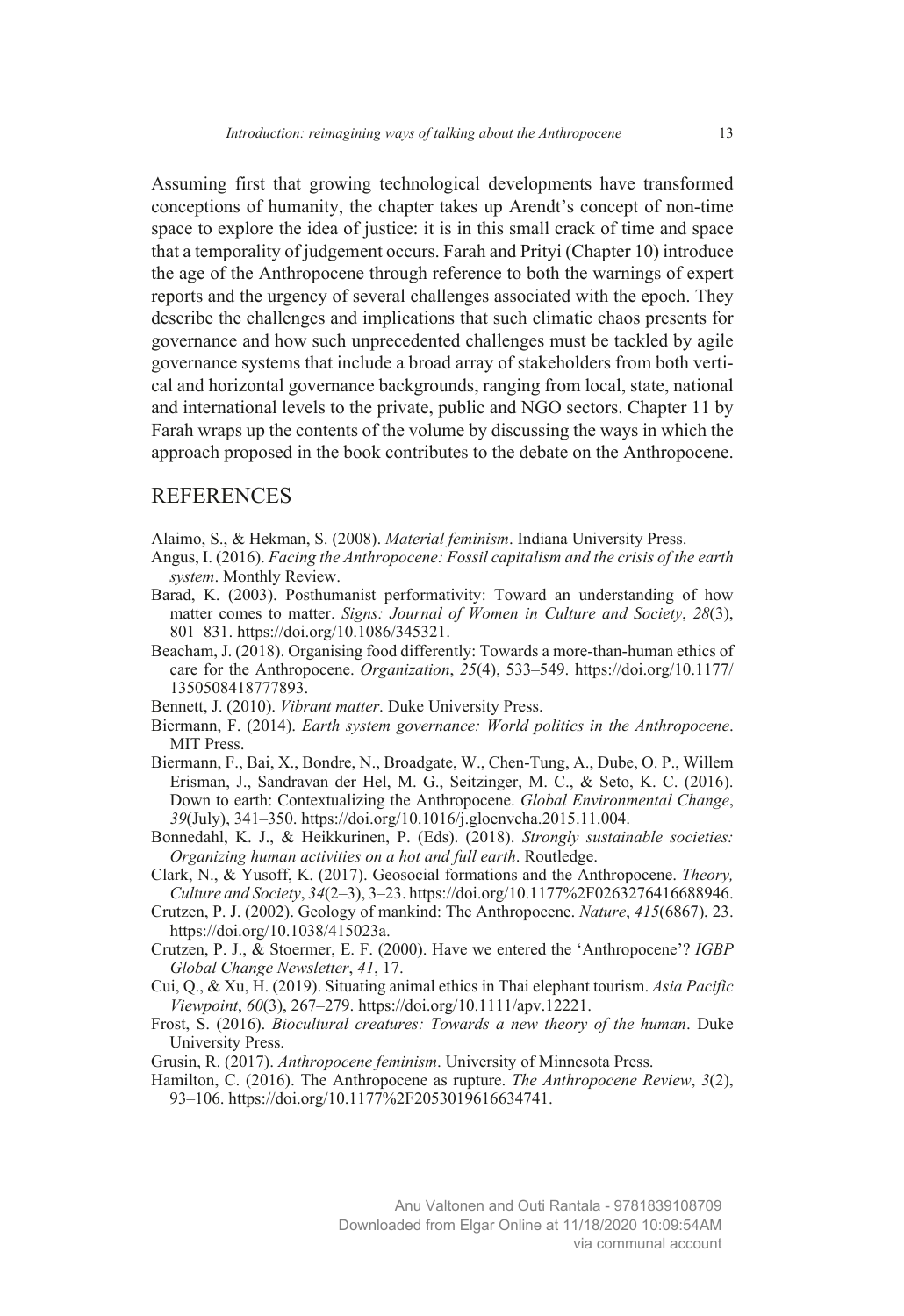- Haraway, D. (2016). *Staying with the trouble: Making kin in the Chthulucene*. Duke University Press.
- Hawkins, G. (2017a). Plastics. In I. Szeman, J. Wenzel, & P. Fordham Yaeger Fordham (Eds), *Fueling culture: 101 words for energy and environment* (pp. 271–274). Fordham University Press.
- Hawkins, G. (2017b). Ethical blindness: Plastics, disposability and the art of not caring. In V. Kinnunen & A. Valtonen (Eds), *Living ethics* (pp. 15–28). University of Lapland.
- Heikkurinen, P. (Ed.). (2017). *Sustainability and peaceful coexistence for the Anthropocene*. Routledge.
- Jickling, B., Blenkinsop, S., Timmerman, N., & De Danann Sitka-Sage, M. (Eds). (2018). *Wild pedagogies: Touchstones for re-negotiating education and the environments in the Anthropocene*. Palgrave Macmillan.
- Kalonaityte, V. (2018). When rivers go to court: The Anthropocene in organization studies through the lens of Jacques Ranciere. *Organization*, *25*(4), 517–532. https:// doi.org/10.1177%2F1350508418775830.
- Kinnunen, V., & Valtonen, A. (Eds). (2017). *Living ethics in a more-than-human world*. University of Lapland.
- Lorimer, J. (2015). *Wildlife in the Anthropocene: Conservation after nature*. University of Minnesota Press.
- Loveless, N. (2019). *How to make art at the end of the world: A manifesto for research-creation*. Duke University Press.
- Malm, A. (2016). *Fossil capital: The roots of steam power and the roots of global warming*. Verso.
- Malm, A., & Hornborg, A. (2014). The geology of mankind? A critique of the Anthropocene narrative. *The Anthropocene Review*, *1*(1), 62–69. https://doi.org/10 .1177%2F2053019613516291.
- Moore, J. W. (Ed.). (2016). *Anthropocene or capitalocene? Nature, history, and the crisis of capitalism*. PM Press.
- Motta, S. (2011). Notes towards prefigurative epistemologies. In S. C. Motta & A. G. Nilsen (Eds), *Social movements in the global south: Dispossession, development and resistance in the global south* (pp. 178–199). Palgrave Macmillan.
- Palsson, G., & Swanson, H. A. (2016). Down to earth: Geosocialities and geopolitics. *Environmental Humanities*, *8*(2), 149–171. https://doi.org/10.1215/22011919 -3664202.
- Palsson, G., Szerszynski, B., Sörlin, S., Marks, J., Avrile, B., Crumley, C., Hackmanng, H., Holm, P., Ingram, J., Kirman, A., Buendía, M. P., & Weehuizenl, R. (2013). Reconceptualizing the 'anthropos' in the Anthropocene: Integrating the social sciences and humanities in global environmental change research. *Environmental Science and Policy*, *28*(April), 3–13. https://doi.org/10.1016/j.envsci.2012.11.004.
- Puig de la Bellacasa, M. (2012). 'Nothing comes without its world': Thinking with care. *The Sociological Review*, *60*(2), 197–216. https://doi.org/10.1111%2Fj.1467 -954X.2012.02070.x.
- Puig de la Bellacasa, M. (2015). Making time for soil: Technoscientific futurity and the pace of care. *Social Studies of Science*, *45*(5), 691–716. https://doi.org/10.1177 %2F0306312715599851.
- Rantala, O., Höckert, E., & Ilola, H. (2019). 'Knowing-with' in the era of the Anthropocene. *Matkailututkimus*, *15*(2), 4–8. https://doi.org/10.33351/mt.88263.